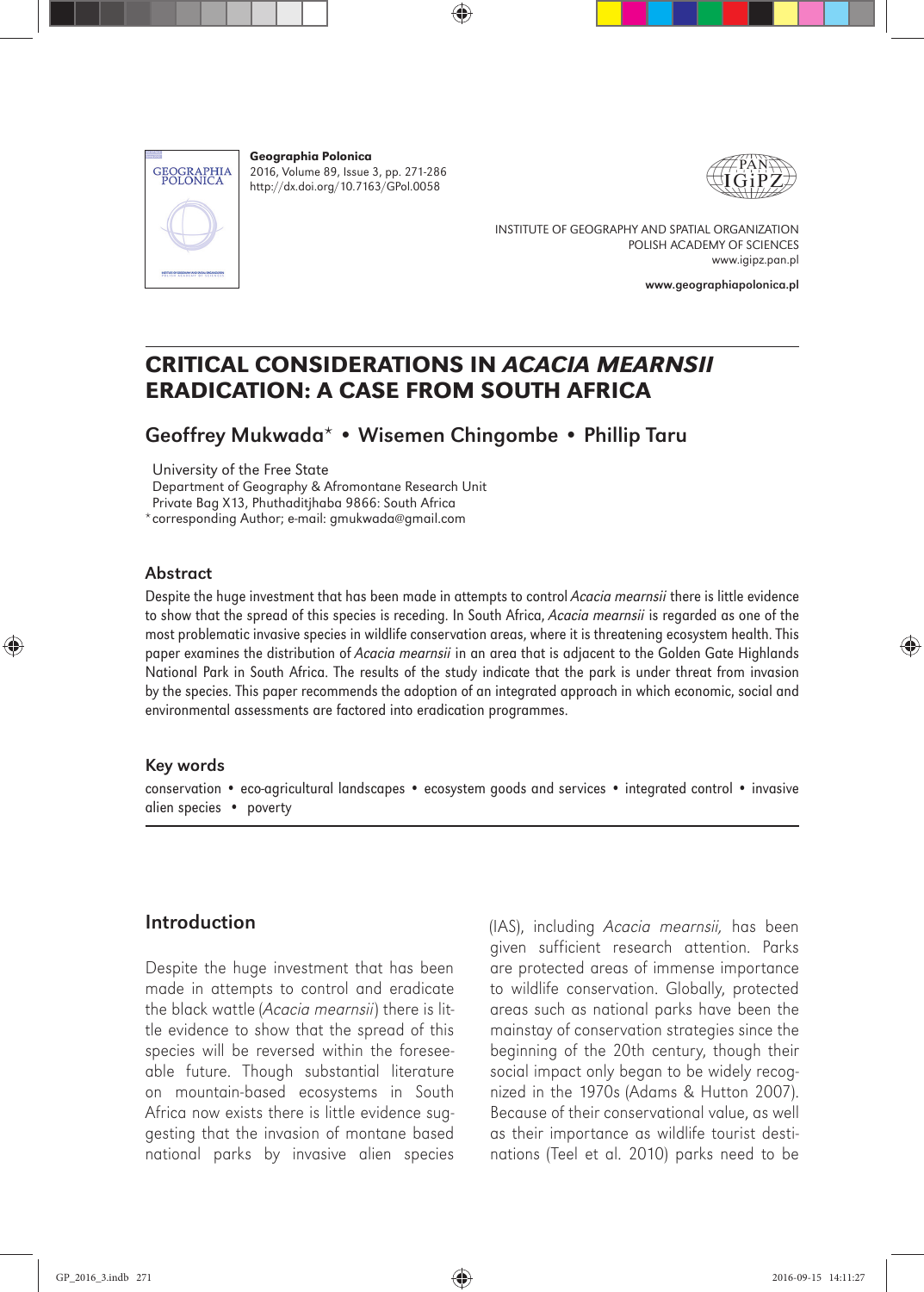protected from bio-invasion so that their integrity is maintained.

IAS can be defined as those non-native species that threaten ecosystems, habitats or species and are considered as key drivers of human-caused global environmental change, the impact of which has been "heralded as the second greatest agent of species endangerment and extinction after habitat destruction" (Pejchar & Mooney 2009: 497). IAS have a wide range of effects in the environment, including reduction of surface water runoff, groundwater recharge, livestock production and biodiversity in terrestrial biomes (van Wilgen et al. 2007), and are therefore capable of disrupting ecosystem services. Ecosystem services are the functions and products of ecosystems that benefit people or yield welfare to society (Lele et al. 2013). For this reason invasion of national parks by these species has the capacity to cause serious negative and at times irreversible consequences on both ecosystems and rural livelihoods.

In South Africa, considerable investment has been made to reduce IAS invasion. Of the 3.2 billion rand (approximately US\$200 million) that the Working for Water Programme spent on control of invasive species between 1995 and 2008, the largest portion, accounting for 561.9 million rand (approximately US\$35 million) was spent on the control of *Acacia mearnsii*, but despite this huge expenditure there is no indication that the extent of the invasion by this species has abated (van Wilgen et al. 2012). Richardson and van Wilgen (2004) note that though the Working for Water Programme was initially designed to restore watersheds and riparian areas only, it has been extended to all natural and semi-natural ecosystems to become one of the world's biggest programmes dealing with IAS. However, it must be noted that the Working for Water Programme has been successful with respect to other IAS. This success has been attributed to the project's multi-faceted and cross-disciplinary nature that has enabled it to leverage local and international funding, continuing political support and its focus on multi-disciplinary ecological,

hydrological, social and economic goals (Richardson & van Wilgen 2004). However, not even the development and application of more sophisticated approaches of decision making has solved the problem of IAS invasion. This especially applies to *Acacia mearnsii.* For example, Forsyth et al. (2012) have cited the application of the multi-criteria decision making which allows for multiple objectives and constraints to be simultaneously considered in relation to IAS control.

Previous attempts by the Working for Water Programme to eradicate *Acacia mearnsii* from the Golden Gate Highlands National Park (GGHNP) and the surrounding areas did not register much success and many of the areas from which the species was once eliminated have been recolonized. Mechanical and chemical control methods were used in these attempts (SANParks 2012). The recolonization of areas from which the species had been cleared suggests that these control measures have been largely unsuccessful. Mechanical and chemical control methods may have also caused unintended environmental effects through stream bank destabilization and water pollution along watercourses. Thus, even though the invasion of an area by *Acacia mearnsii* has deleterious environmental effects, the measures that are often taken to eradicate the species can be equally environmentally damaging. There are three basic categories of methods that are normally employed to control *Acacia mearnsii*. These are mechanical, chemical and biological methods. Mechanical methods involve the physical destruction of trees, including cutting, hand pulling, hoeing and burning. The Working for Water Programme relied largely on mechanical methods. These methods have hardly succeeded because *Acacia mearnsii* can easily regenerate from its root stock while use of fire creates an invasion window that breaks the dormancy of the seeds and facilitate germination (Moyo & Fatunbi 2010). Chemical control involves the application of arboricides, while biological control depends on biological agents that can eliminate a species, for example mycoherbicides. In South Africa, none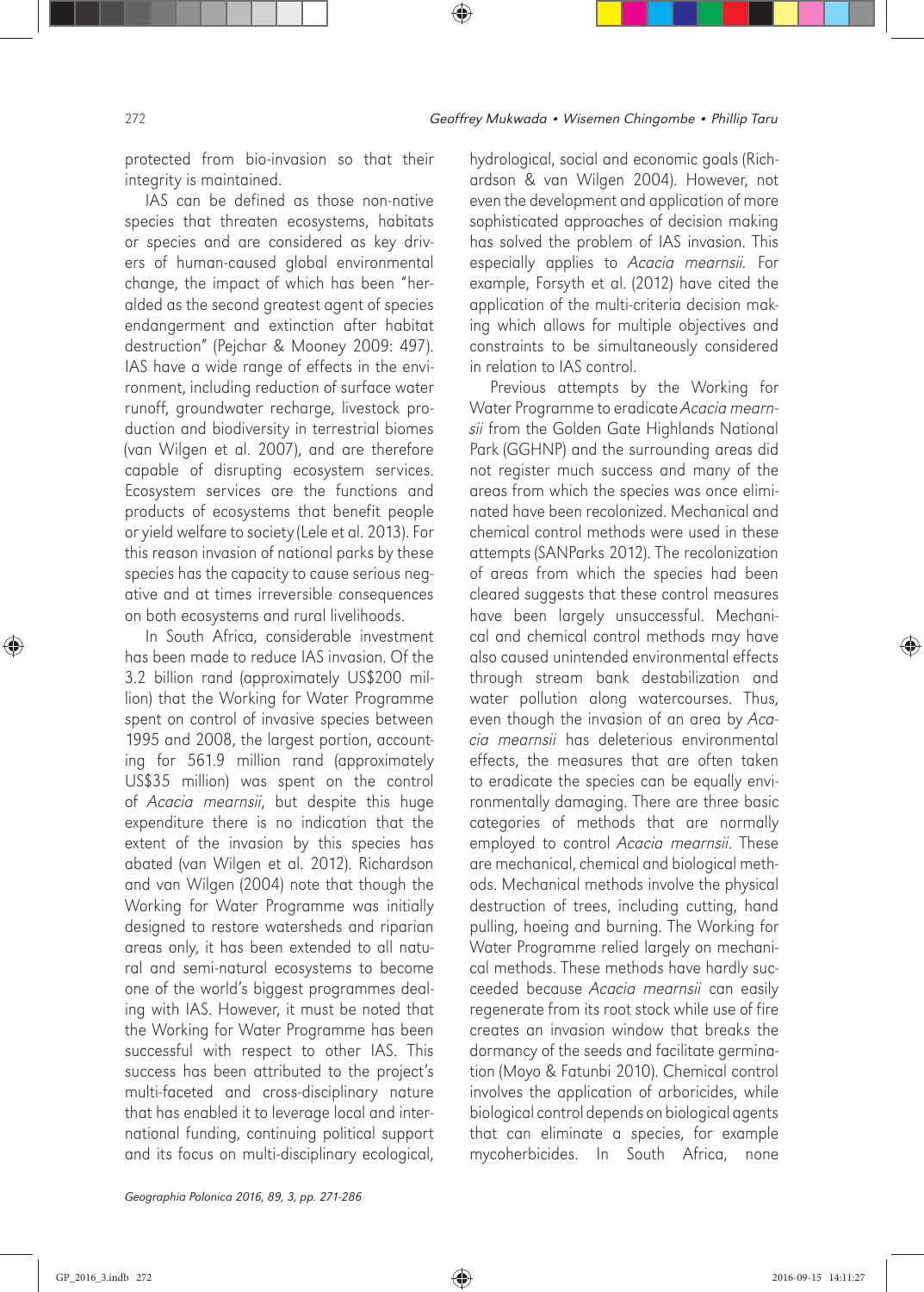of these methods have proved to be effective in controlling *Acacia mearnsii.* Moyo and Fatunbi (2010) have suggested an integrated approach in which mechanical, chemical and biological methods are applied simultaneously. However, the application of chemical and biological agents has the potential to cause environmental damage, particularly along watercourses. Digging destabilizes stream banks while use of chemicals pollutes streams and endanger untargeted species.

*Acacia mearnsii* occupies status 2 on the Conservation of Agricultural Resources Act (CARA) list of invasive species (RSA 1983; SANParks 2013). This makes the eradication of the species the legal obligation of the SAN-Parks, as well as its priority. However, *Acacia mearnsii* can yield benefits that can uplift rural livelihoods. These benefits include the supply of products such as fuelwood, phytomedicines, construction materials, among other products.

This paper addresses three key questions. The first is about how *Acacia mearnsii* is distributed in the GGHNP and whether there is evidence showing that the species is posing danger to the park. The second relates to why it should be considered necessary to eradicate the species when previous attempts to do so have either failed or, worse still, led to undesired social and environmental consequences in the past. The third question examines whether the control or eradication of *Acacia mearnsii* can be done in a way that benefits the poor communities living around the GGHNP under those circumstances where the eradication of the species is deemed necessary. Accordingly, the purpose of this study is to examine the dilemma facing conservationists and policy makers in their attempts to control *Acacia mearnsii*, which is posing a threat to habitats in the Golden Gate Highlands National Park in South Africa. On the one hand *Acacia mearnsii* is an IAS that undermines environmental integrity in national parks and disrupt ecosystem services, while on the other it creates new habitats that favour the survival of some species and generate livelihood benefits. This creates a dilemma

on whether *Acacia mearnsii* should be completely eradicated or not. The paper seeks to address two objectives. This first objective is to establish the patterns of the distribution of *Acacia mearnsii* and assess the potential risks posed by the invasion of the park by the species. The second objective is to explore alternative approaches of managing *Acacia mearnsii* in the park while improving the livelihoods of local communities.

#### Impact of *Acacia mearnsii* on the environment

Even though human-imposed barriers have been erected around protected wildlife areas such as national parks, conservation in these areas remains susceptible to invasive alien plant species. In South Africa, where *Acacia mearnsii* has invaded more than 2.5 million hectares of land in riparian and forest areas, as well as rangelands (Moyo & Fatunbi 2010), the species can also be considered as one of the most problematic IAS in protected wildlife areas.

Like most invasive species, *Acacia mearnsii* has the ability to survive, reproduce and spread unaided, usually at a rapid rate such that it displaces the indigenous vegetation, often with serious economic, social and environmental consequences. Once they have invaded an area and become established, IAS alter the environment and make it difficult for the native species to survive, by altering the structure of the plant community (Liu et al. 2012) and by transforming the ecosystem function (Drury et al. 2007). Habitat disturbance by human activities, often facilitates bio-invasion (Alofs & Fowler 2010). For example, overgrazing and burning encourage the proliferation of *Acacia mearnsii* (Moyo & Fatunbi 2010).

While a species can be prevented from becoming an invader by a human-imposed barrier, there is a variety of mechanisms by which the species can breach the barrier (Blackburn et al. 2011). A number of factors contribute to the breaching of humanimposed barriers in national parks, some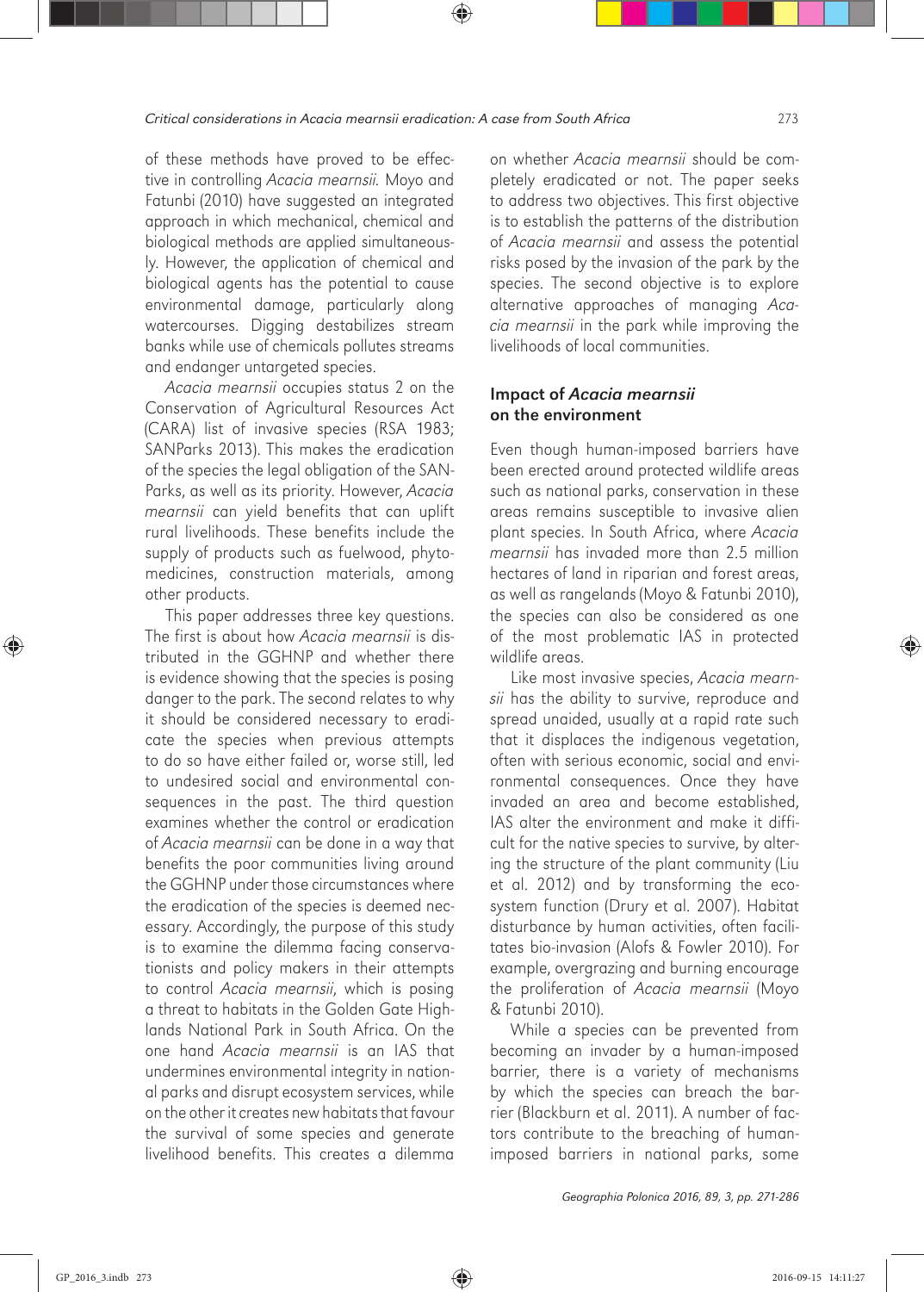of which are linked to the physiological properties of the invasive species, while others relate to the impact of human activities on the ecosystem, especially where the impact leads to the disturbance of ecosystem health. Foxcroft (2009) argues that although invasions by IAS are normally considered to be unidirectional in that they progress from an initial founding population to become widespread, the flourishing of most invasive species tends to fluctuate in accordance with drivers such as rainfall and environmental disturbance. Moyo and Fatunbi (2010) have established some of the factors that make *Acacia mearnsii* a successful invader and enable it to breach human-imposed barriers. These factors include *Acacia mearnsii's*  capacity to alter the habitat through mineral enrichment brought about by copious litter leaf decomposition (Campbell 2000), its capacity to produce large numbers of seeds and its ability to produce suckers. The seeds can lie dormant in the soil for a long time and germinate only when veldt fires break that dormancy. Also, the species produces dehiscent pods starting from the end of its short juvenile phase, which lasts about two years. Because of their small size the seeds can be easily transported by runoff, wind or by animals. *Acacia mearnsii* is also usually a successful invader because even though it is a short-lived plant it is fast growing. The species normally outcompetes native species for water, soil nutrients and organic matter (Ogden & Rejmánek 2005). It also disrupts the hydrological balance of an area by promoting high evapotranspiration rates. High evapotranspiration rates lower the water table and promote soil desiccation, which in turn leads to the elimination of shallow rooted plants.

### Livelihood opportunities associated with *Acacia mearnsii*

Research conducted elsewhere has shown that *Acacia mearnsii* can yield some benefits since it is a source of a variety of products, including fuel, medicines and livestock fodder. Thus, while the elimination of *Acacia mearnsii*  seems to be desirable there are benefits that communities living in areas abutting national parks can derive from the species, especially in densely populated poverty stricken areas. Firstly, the control of the species is labour intensive, and is thus a source of employment. This is particularly so in the developing world where unemployment rates are high. The Working for Water Programme which was launched in South Africa in 1995 has created hundreds of jobs across the country. Secondly, being a species with economic value *Acacia mearnsii* is a source of important products that possess a market value. Examples, are mine props, construction poles, tool handles, matchwood, furniture, as well as joinery and flooring products (DWAF 1997). It is an important source of fuel in many parts of the world, including Kenya and Brazil where it is used to produce charcoal (Moyo & Fatunbi 2010). The tree also has medicinal properties. It can be used as a styptic or an astringent (Rouget et al. 2002). It plays an important role in soil protection and stabilization. Because of its capacity to grow quickly, as well as to fix nitrogen in the soil, it can promote soil enrichment, making it an important component of agroforestry systems. Its foliage has proved to be a viable source of green manure, while it is an attested source of fodder for supplementing cattle feed during drought periods.

## Materials and methods Description of the study area

This study was conducted in the GGHNP and a neighbouring tribal area. The area is situated in the eastern part of the Free State Province of South Africa, and located in the foothills of the Maluti-Drakensberg Mountains, between 28°27'S–28°37'S and 28°33'E–28°42'E. The types of vegetation found in the area include the Sandy Grassland, Basotho Montane Shrubland, Northern Drakensberg Highlands Grassland, Lesotho Highland Basalt Grasslands and Drakensberg-Amathole, as well as the Afromontane Fynbos (SANParks 2012). In the GGHNP itself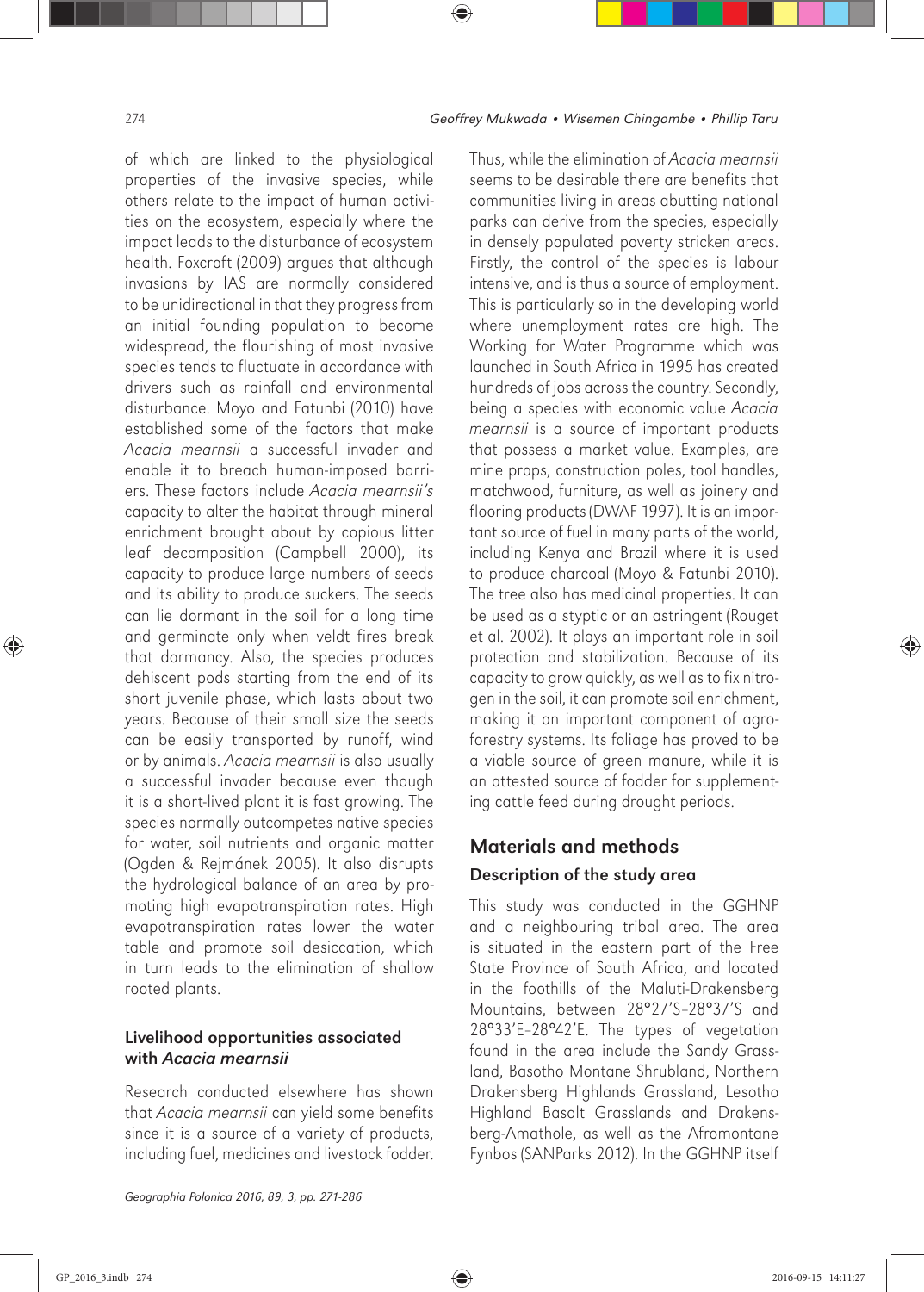is the Wet Cold Highveld Grassland, a type of mountain grassland characterized by poor species richness, with *Hyparrhenia hirta* being the dominant species (SANParks 2008). This is predominantly found on the dry hot north facing slopes. Other dominant species include *Eragrostis* species, *Tristachya leucothrix* and *Themeda triandra* (SANParks 2012).

By contrast, the relatively moist, steep, cooler, south facing slopes are richer in species composition and are characterized by dense thickets with sparse undergrowth that is dominated by a non-grassy herbaceous layer (SANParks 2008). However, some of the plant species that are found in the park are exotic, including invasive ones such as *Eucalyptus* sp. and *Acacia mearnsii*. While the former has almost been totally eradicated from the park, the latter is posing a major threat to biodiversity. The park has a diversity of wildlife species, including antelopes, carnivores, amphibians and birds. Some species that are found in the park are endemic to the region, for instance the sun gazer (*Cordylus giganteus*), while others are rare or endangered, for example, the bearded vulture (*Gypaetus barbatus*), grass owl (*Tyto capensis*) and Bald Ibis (*Geronticus calvus*) (SAN-Parks 2012). The high biodiversity of the park makes it attractive to tourists and scientific researchers.

Like in most other parts of the eastern Free State, local communities are characterized by high levels of unemployment and poverty. These communities comprise former farm workers who remained in the park or on adjacent land when farmland was incorporated into the park. Communal grazing is the main land use practiced in the area abutting the park. Little or no consideration was made to compensate the farm inhabitants, mostly farm labourers who had lived and worked on the incorporated farms for decades (Slater 2002). The South African constitution prohibits the arbitrary eviction of these communities or their offspring and they may not be relocated unless a more suitable home is found for them. Often park-community conflicts arise when these communities break

park laws or regulations. One area of conflict relates to the controls that park authorities impose on resource harvesting. Though park authorities allow local communities to harvest resources such as grass, medicinal plants and other products the communities want unfettered access to these resources, including pastures for their livestock. Unfortunately, it is this uncontrolled movement of people and livestock that promotes the invasion of the park by *Acacia mearnsii*, and will thus have a detrimental effect on biodiversity, habitats and ecosystem services in the park.

### Sources of data

Two types of data were used in this study. The first type was remote sensing data which was used to determine the distribution of *Acacia mearnsii* in the area abutting the GGHNP in order to get a general idea about whether the species was a threat to the park or not. Spot 5 satellite images were used for that purpose. The areas where *Acacia mearnsii*  is prevalent were identified through unsupervised classification of the satellite images and ground truthing. The second type of data that was used was field data which was collected through transect surveying and questionnaire surveying, to determine the density of the species and the views of the local community about the control of the species, respectively. Figure 1 shows the location of the transects that were surveyed. The transects were generally north-south in orientation and were approximately 200 metres apart. The survey involved a tree inventory to determine the number of trees of different species in sampled squared plots. The plots were 10×10 m in size and were located 20 metres apart. The number of black wattle trees for both the mature and juvenile trees were recorded in each plot. Given that each plot was  $100 \text{ m}^2$ and also that 10,000  $m^2$  constitute a hectare, tree densities per hectare were calculated by simply multiplying the number of trees in each plot by 100. The resultant tree densities were then assigned to the mid-points of the plots, the distances of which were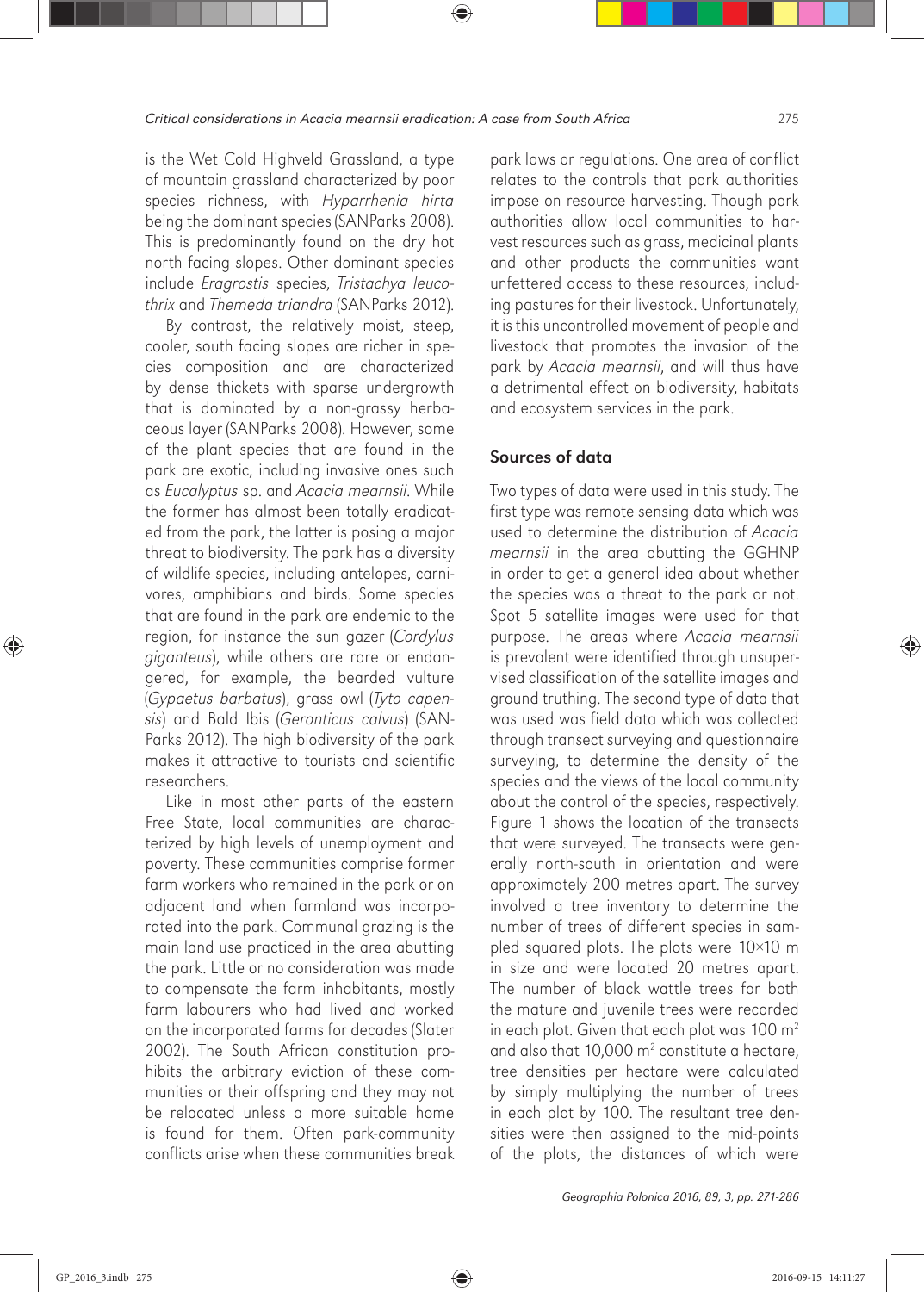determined from the park boundary and plotted on a graph.

The questionnaire survey was conducted in the village (Fig. 1) to establish the activities that the community in the tribal area adjacent to the GGHNP undertake which might promote the spread of *Acacia mearnsii* in the park. The questions that were included in the questionnaire solicited the views of the villagers regarding the use and control of *Acacia mearnsii,* as well as the benefits of controlling the invasion. Other questions related to the environmental problems arising from the control of the species. The questionnaire survey took the form of a census and included all the household heads who were present in the village when the survey was conducted. Altogether, 11 household heads responded to the questionnaire.

#### Results

#### Distribution of *Acacia mearnsii* in areas around the GGHNP

The major areas in which *Acacia mearnsii* is prevalent are shown in Figure 1. However, micro-level variations occurred along each of the surveyed three transects (Figs. 2-4).

At all locations along Transect 1 the density of juvenile trees is less than that of mature trees. The exception is the stretch between 200 and 230 metres from the park, where the number of juvenile trees far exceeds the number of mature trees. The density of juvenile trees in this area is more than 30 times higher than that of mature trees.

The analysis of inventory data collected from Transect 2 shows that the recruitment



Figure 1. Distribution of *Acacia mearnsii* in the study area, showing how the species is spread across part of the tribal area around the village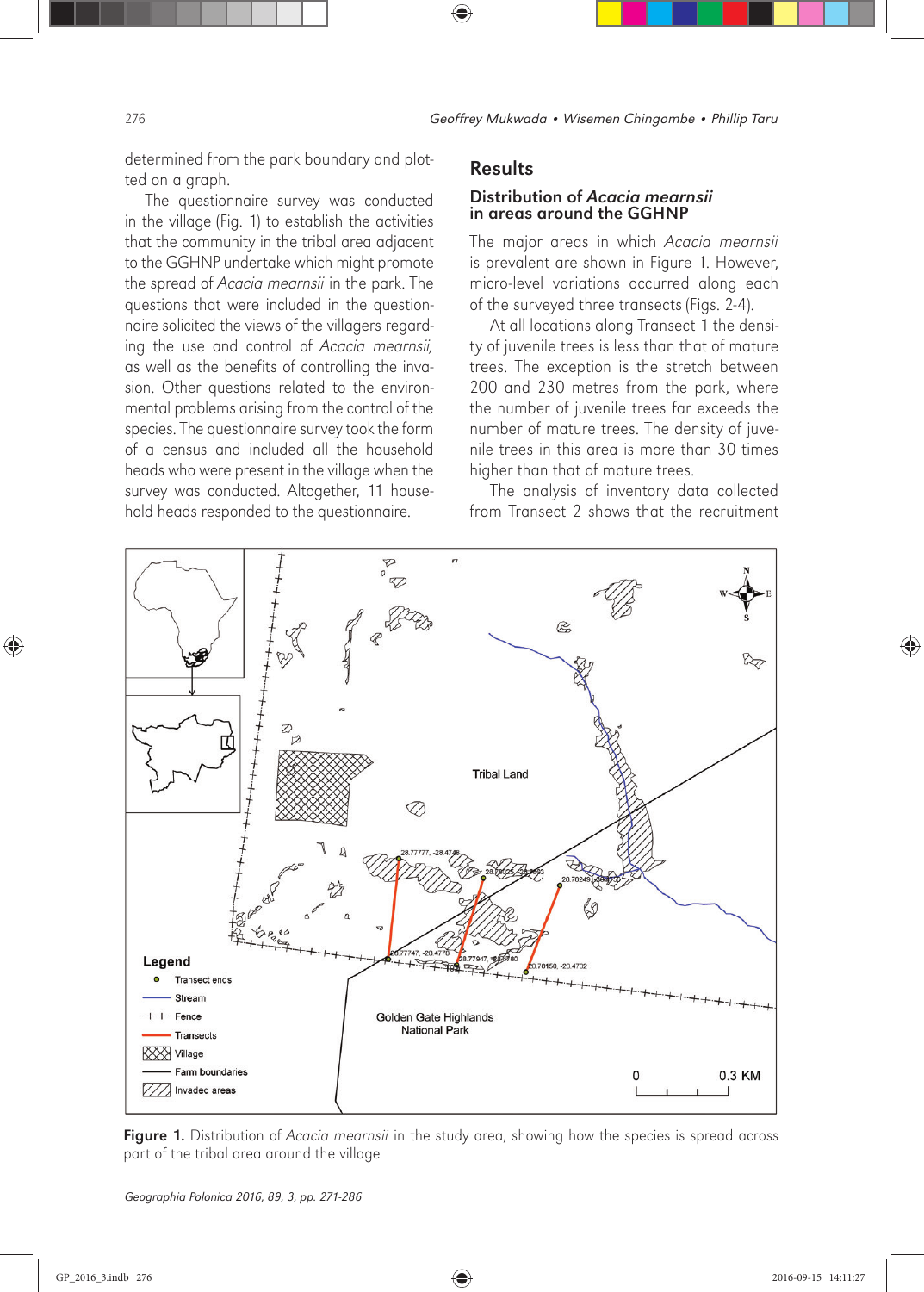ratio is much higher along this transect than along the first transect. There is evidence of colonization in areas where the species did not previously exist. This occurs at about 50 metres from the park. Within 200 metres from the park tree densities along Transect 2 are much higher compared to those recorded at corresponding distances along Transect 1.

Along Transect 3, tree densities were relatively low in areas which were previously cultivated and those where trees were previously eradicated. Recruitment ratios are very high along the transect and in some cases the population of juvenile trees far exceeds the population of mature trees, especially within the first 10 metres from the park, as well as beyond 250 metres.

Overall, at corresponding distances from the park tree densities are lower along Transect 3 compared with the other two transects. The highest tree densities were recorded along Transect 2, where tree densities



Figure 2. Distribution of *Acacia mearnsii* along Transect 1



Figure 3. Distribution of *Acacia mearnsii* along Transect 2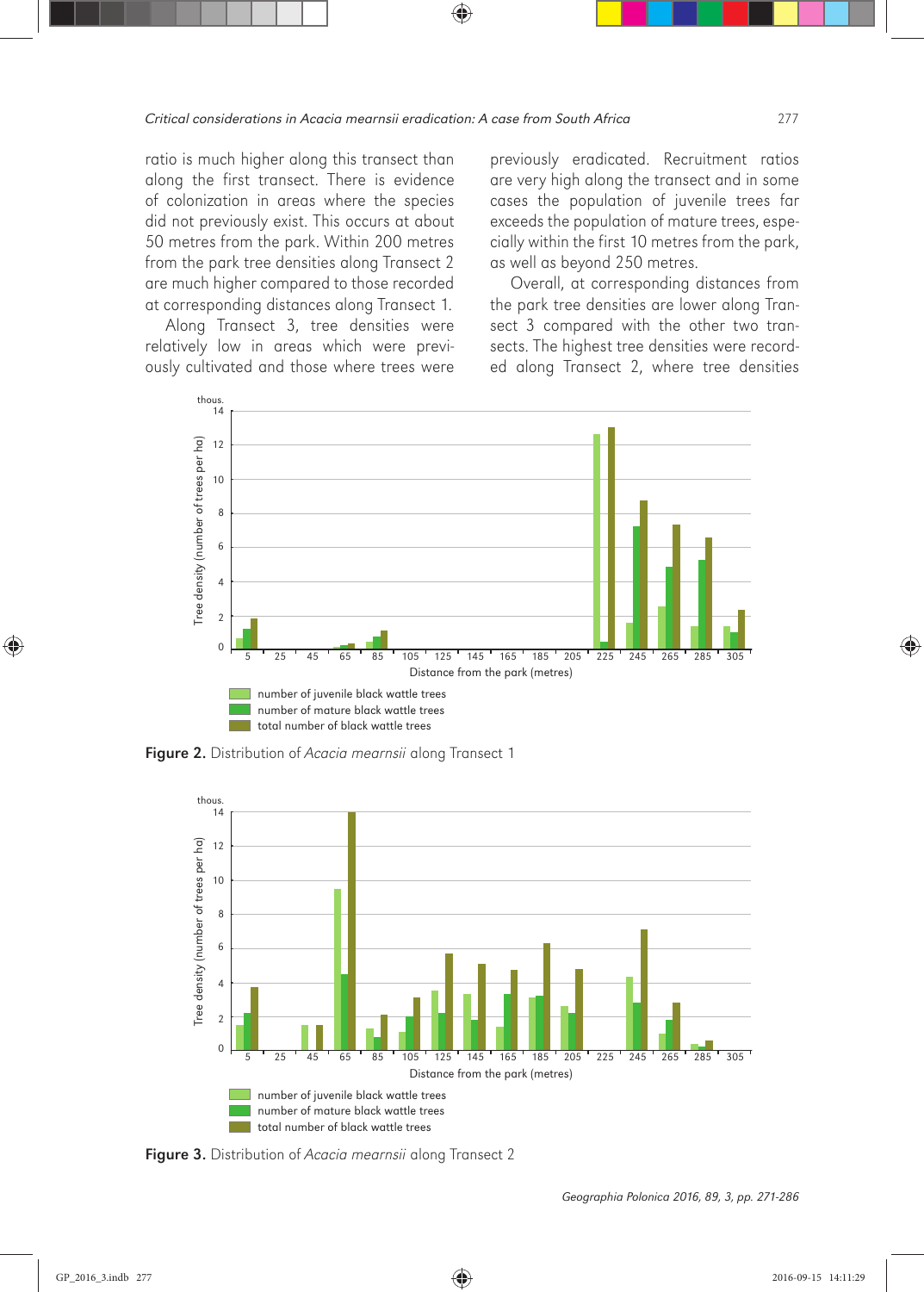

Figure 4. Distribution of *Acacia mearnsii* along Transect 3

reach 14,000 per hectare between the distance of 50 and 75 metres from the park. The proliferation of the black wattle has the potential risk to change the dynamics of the natural ecosystem in the GGHNP. Also, *Acacia mearnsii* is the dominant tree species within the communal grazing area adjacent to the park. Other notable tree species found in the area included *Leucosidea sericea*, *Euclea spp.* and *Cussonia spp.*, though they occur in negligible numbers*.* In some areas the densities of *Acacia mearnsii* is so high that other plants hardly exist. In these areas there is virtually no undergrowth. However, there is a conspicuous mat of leaf litter. This means that the invasion of the park by the black wattle has the potential to undermine ecosystems health because the species suppresses the growth of other species, including graminoids, thus undermining the quality of pasture and worsening food supply for herbivores, obviously disrupting trophic structures within the ecosystem. Within the study area, invasion of the park has already started along places that are adjacent to the fence, along the boundary of the park (Fig. 5).

Within the area adjacent to the park there is a high population of juvenile trees. As shown by data from the transect survey, there are areas where *Acacia mearnsii* 

Geographia Polonica 2016, 89, 3, pp. 271-286

is spreading rapidly. Data from the transect survey shows that in these areas the population of juvenile trees is far higher than the population of mature trees. There is also an evidence showing that some places have been recently colonized, possibly for the first time. The areas that are most susceptible to invasion are those bordering the main enclaves of *Acacia mearnsii* (Fig. 1). Most of the recently invaded areas are found in old fields, along the southern flanks of the tribal area, where cultivation is no longer practiced. Among such areas are places characterized by low densities of mature trees (Figs. 2 and 4). However, juvenile trees of *Acacia mearnsii* already exist inside the park. The spread of *Acacia mearnsii* is likely to undermine the touristic potential of the park, which is one of the ecosystem goods provided by the park. In some parts of the communal grazing area that lie next to the GGHNP the concentration of *Acacia mearnsii* is considerably high, especially along the river and the gullies (Fig. 1). The inaccessibility of these places makes the control of the species problematic. The gullies are mostly concentrated in areas where headward erosion has been active. In areas where densities of *Acacia mearnsii* are high, erosion is less active, showing that the species has a stabilizing effect on soil, thus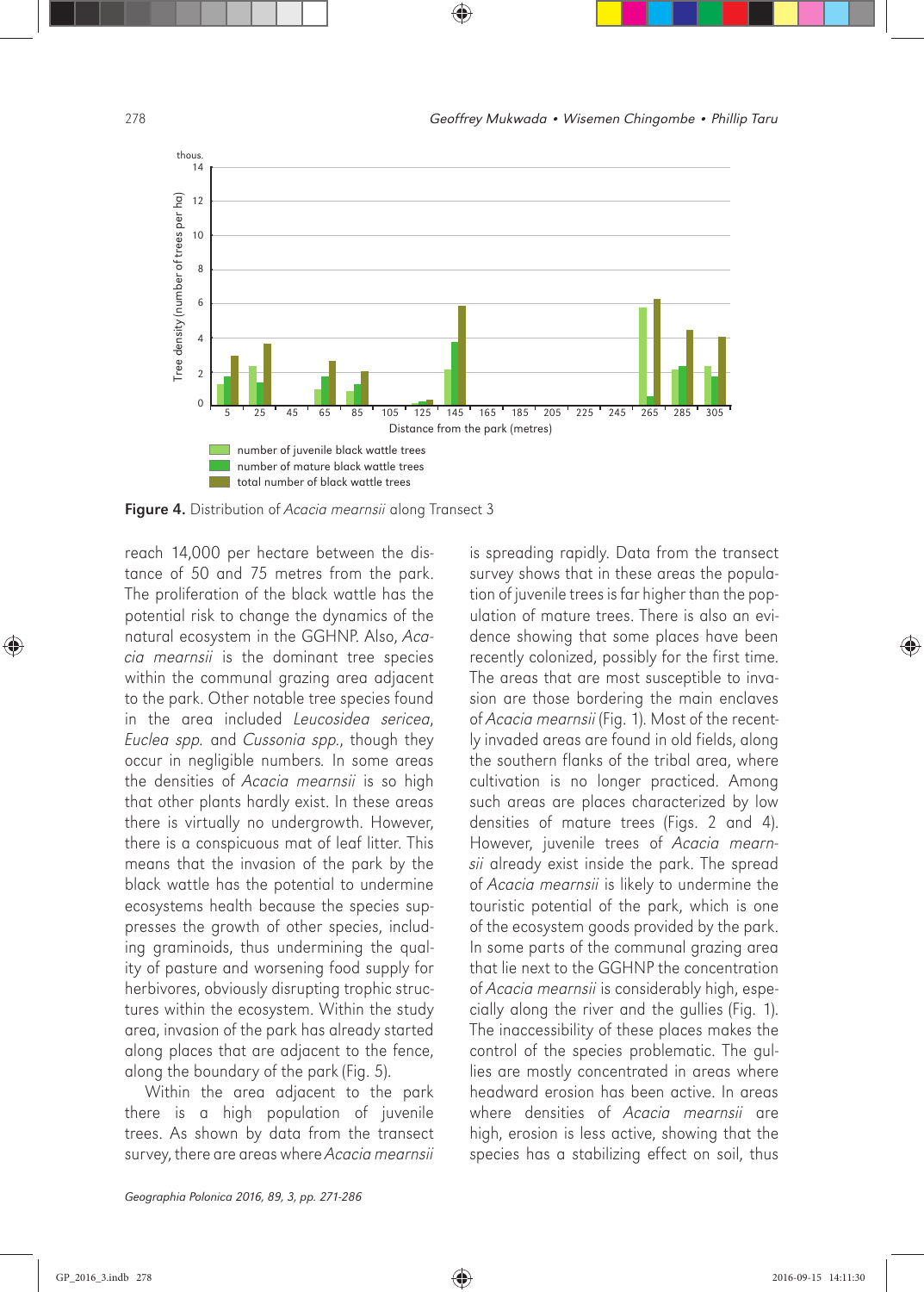

Figure 5. In the foreground is an area where juvenile trees of *Acacia mearnsii* have recently breached the human-made barrier and may soon spread into the rest of the park. Within a few metres from the fence (as shown in the background) is a stand of *Acacia mearnsii* from which the species is spreading

preventing the undercutting of the stream banks by meandering streams. In these areas the soil would be loosened and water erosion would be worse if the trees were cut. This would also cause siltation and affect riparian ecosystems downstream. In addition to these advantages *Acacia mearnsii* also plays an important role in maintaining the population of pollinators, including bees and other insects. In November, when the transect survey was conducted, the species was in flower when most other species were still dormant. This is one of the traits of *Acacia mearnsii*  which makes it a successful invader. However, if the species is left completely uncontrolled, ecosystem goods and services, including the capacity of the ecosystem to supply products such as grass, phyto-medicines and its ability to support ecotourism will be undermined. Along all the three transects there is evidence suggesting that some sites were previously cleared. This evidence includes tree stumps, ash and charcoal.

#### Villagers' views regarding the control and eradication of *Acacia mearnsii*

Villagers' views varied remarkably regarding the control and eradication of *Acacia mearnsii*. The species plays an important role in their livelihoods. When responding to the question whether they considered the species to be a problem or a resource, eight (73%) of the villagers indicated that the species was a resource. All the household heads who took part in the questionnaire survey stated that they use it as a source of firewood. Asked whether the species should be conserved or eradicated six (55%) of the villagers preferred that the species be conserved. These responses are not surprising, considering that nine (82%) of the villagers fall within the 0-2000 rand (0-188.20 US\$) monthly income bracket, and are thus unable to afford energy requirements for lighting, cooking and heating. Several sites were identified where *Acacia mearnsii* was recently harvested for sale or household use. At some sites poles or fuelwood were stacked into piles that were waiting for transportation to markets in the nearby town of Phuthaditjhaba.

Most of the harvesting takes place in accessible areas, especially those that are close to the village and the main tracks. However, most of the villagers were aware of the impact that *Acacia mearnsii* has on the environment and the effect that it has on other species, especially grasses. Seven (64%) of the villagers noted that grass no longer grows in areas where the species is well established. This explains why seven (64%) of the villagers now graze their livestock in the park. There are areas where the villagers have damaged the fence to facilitate the entry of their livestock into the park. Only five (46%) of the villagers noted that the presence of the species is promoting erosion, and another five indicated that areas where stands of *Acacia mearnsii* exist are prone to fire damage, though none of them reported the siltation of rivers and the displacement of native trees, or the drying of streams, as a result of the proliferation of the species.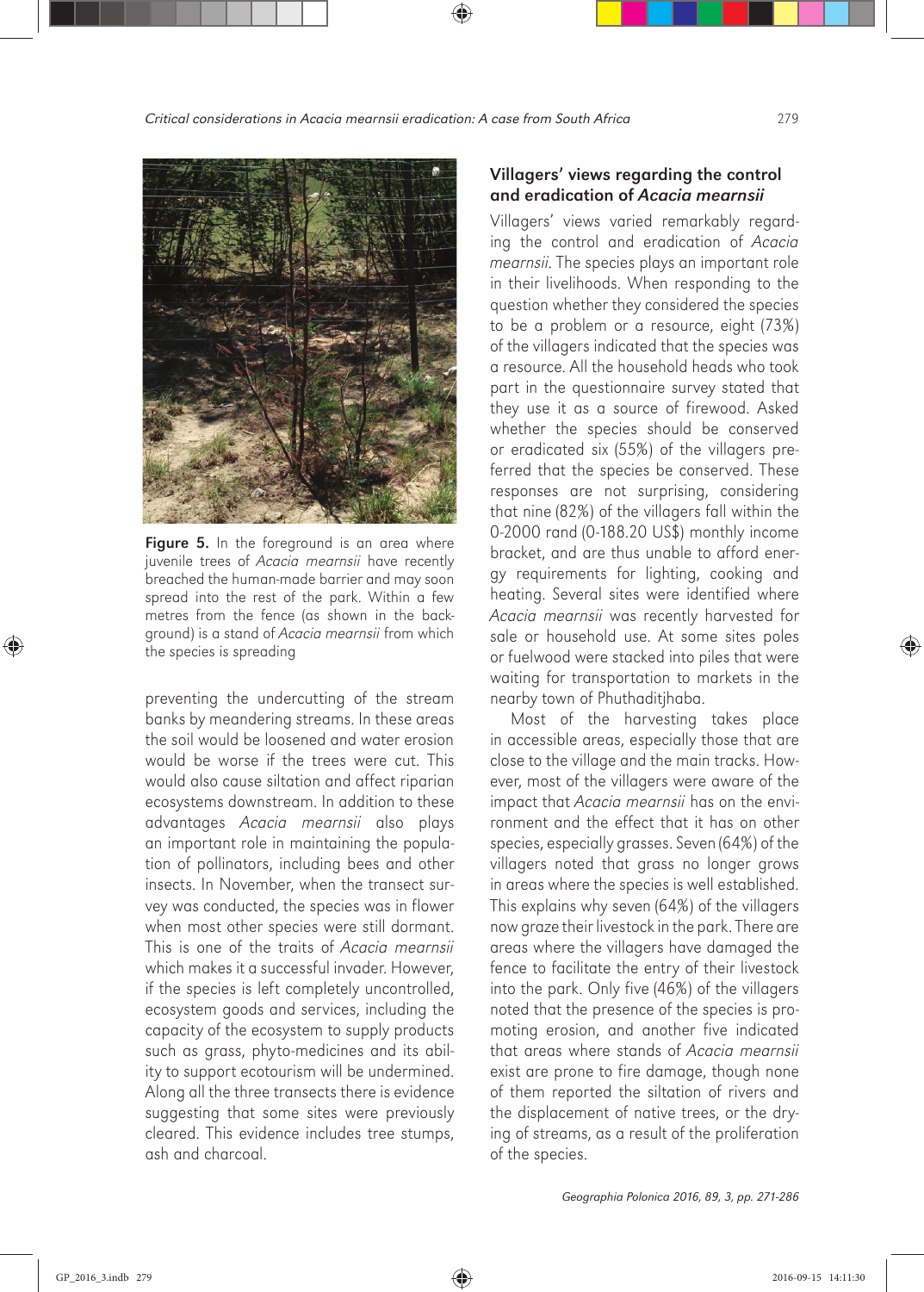A negligible number of household heads were aware of the different ways through which *Acacia mearnsii* spreads. Only one household head was aware of the role that livestock can play in the dispersal of the seed, and only three household heads stated that running water can promote the dispersal of the species. Responses from most villagers did not indicate that they were aware of the benefits of eradicating *Acacia mearnsii.*  Table 1 shows the views of the respondents regarding the control of the species.

It is ironic that even though the majority of the villagers did not agree that *Acacia mearnsii* control programmes are beneficial, they strongly agreed that their community should be involved in these programmes. Surprisingly, when the villagers were asked to state some of the measures that can be taken to eradicate *Acacia mearnsii*, seven (64%) and eight (73%) made reference to chemical and mechanical measures, respectively. This high awareness among the villagers is not surprising because they were familiar with the earlier efforts by the Working for Water Programme to control the species.

## **Discussion**

As shown in the preceding section, the risk of the invasion of the GGHNP by *Acacia mearnsii* is high. This will have serious consequences on ecosystem health within the park. Data from transect analysis clearly shows that densities of *Acacia mearnsii*  in areas abutting the park range between

2000, along Transect 1 (Fig. 2) to about 4000 along Transect 2 (Fig. 3). As noted earlier, the zone that is immediately adjacent to the park is supposed to be an IAS free buffer zone, in line with the GGHNP management plan. With the buffer zone already infested, there is no doubt that the species can now easily spread into the park. This suggests that previous efforts to control the species by creating a buffer zone within which *Acacia mearnsii* is monitored around the park have proved to be ineffective, despite the investment that was undertaken in this initiative. This is consistent with Luque's et al. (2013) argument that even though there now exists a large, dedicated community of researchers and managers worldwide, management successes against IAS are still outnumbered by new introductions. Luque et al. (2013) maintain that despite our improved knowledge about the harm IAS can cause, better management procedures to prevent new introductions and more efficient eradication protocols, IAS remain problematic. Evidence from the current research study indicates that successful IAS eradication protocols are based on an integrated approach where livelihood needs of local communities and ecosystem services are taken into consideration.

### Integrated approach to *Acacia mearnsii* control

As demonstrated by the findings of this research *Acacia mearnsii* invasion is a multifaceted problem requiring a multi-faceted

Table 1. The views that villagers hold about the *Acacia mearnsii* and its eradication

| Statement                                                                     | Extent to which villagers agree<br>with the statement and the num-<br>ber of villagers who gave<br>the response |   |   |          |    |
|-------------------------------------------------------------------------------|-----------------------------------------------------------------------------------------------------------------|---|---|----------|----|
|                                                                               | SГ.                                                                                                             |   | N | Α        | SΑ |
| The control of the black wattle can create jobs                               |                                                                                                                 |   |   |          |    |
| The control of the black wattle can generate income                           |                                                                                                                 |   | 0 | 4        |    |
| The black wattle can improve pastures in future                               |                                                                                                                 | 4 | 0 | C.       |    |
| The local community should be involved in black wattle eradication programmes |                                                                                                                 |   |   | $\Omega$ |    |

Explanations:  $SD =$  strongly disagree;  $D =$  disagree;  $N =$  neutral;  $A =$  agree;  $SA =$  strongly agree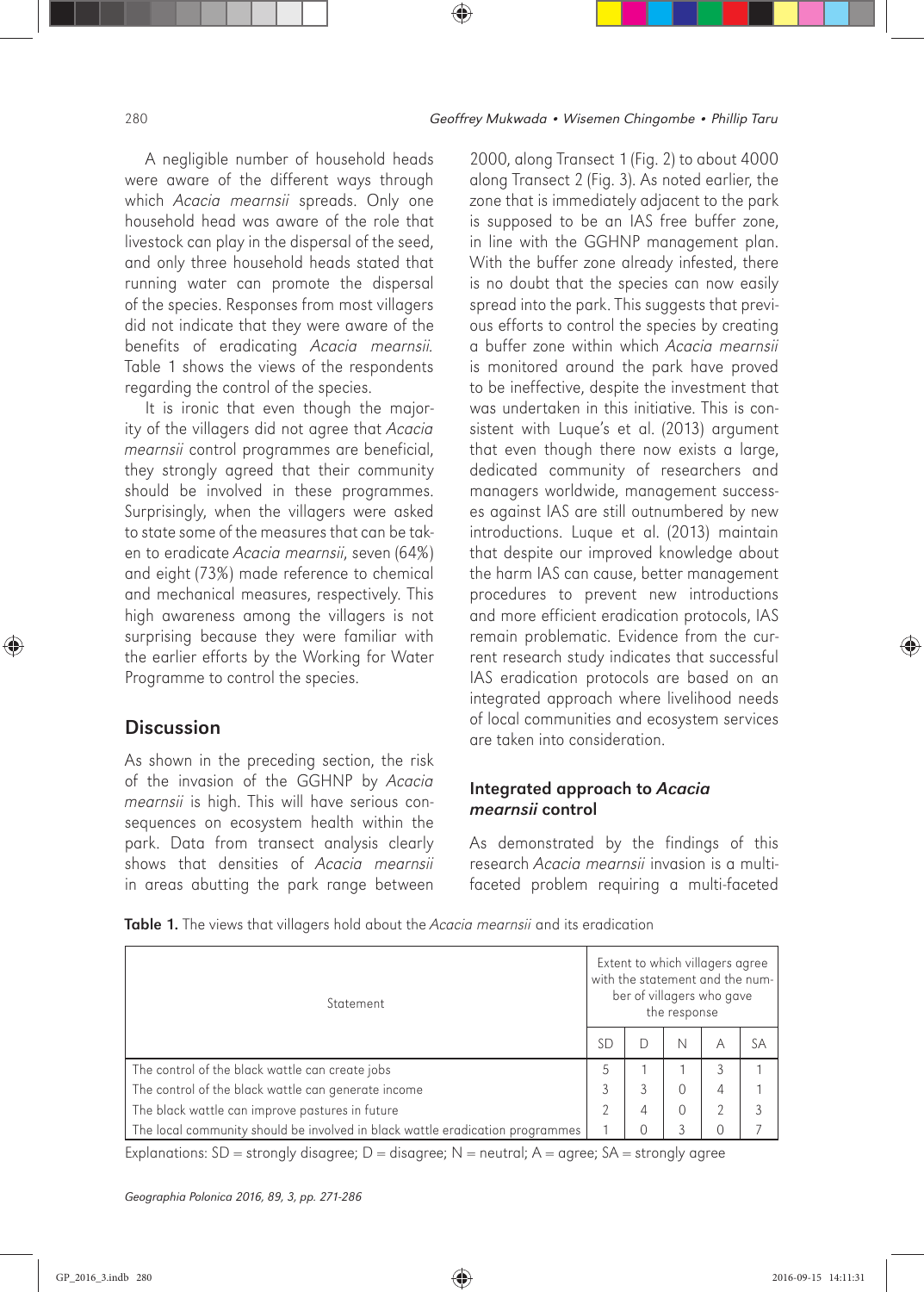solution. This is because conservation issues rarely occur in isolation (Adams & Hutton 2007) due to the fact that rural livelihoods are structured by many forces, including some that are linked to external factors such as those that have an influence on the broader economy (Riddell 2013). In the case of the GGHNP *Acacia mearnsii* eradication project, one important external factor that should be considered alongside the control of *Acacia mearnsii* is the government funded Expanded Public Works Programme (EPWP). The EPWP involves the hiring of unemployed community members in public works projects such as construction or maintenance of roads and fire guards. The EPWP is a public job creation initiative that was introduced by government in 2004 (Antonopoulos 2009). Financial resources from the EPWP could be used to employ some villagers in the eradication of the species, thus simultaneously addressing both unemployment and poverty at the same time. The integrated control measures that were previously employed in the study area did not eradicate the problem or reduce the imminence of invasion. Previous integrated control measures simply involved the application of mechanical methods such as uprooting of invasive species and chemical control methods like use of arboricides. This is evidenced by the recolonization of *Acacia mearnsii* in areas from which it was previously eradicated within the buffer zone. Buffer zones are areas within which land use change may have an influence on the current or future state of the park (SANParks 2013). The 2013-2023 GGHNP management plan shows that there is a buffer of at least 3 kilometres right round the park, though the width varies in every direction. We argue for a different kind of integrated approach, encompassing multiple stakeholders such as local communities, government departments, SAN-Parks, tribal authorities, NGOs and industry in which the needs of local communities are accommodated. Such an approach is similar to that which was proposed by Prévot-Julliard et al. (2011) who advocated conservation and management strategies that are flexible and

capable of being adjusted to society's needs. We argue therefore that the control of *Acacia mearnsii* should not be solely based on biological arguments, but also on social and economic considerations. In line with this argument, Liu et al. (2011) highlighted the need to incorporate social values in decision making when managing invasive alien species. This makes a strong case for the inclusion of multiple players in programmes that are meant to address the problem.

In the proposed integrated approach there are a number of crucial issues that make total eradication of *Acacia mearnsii* undesirable. First, as noted above, the species is important to the livelihoods of rural communities, including those located in nearby villages and informal settlements. However, where it is absolutely necessary to eradicate the species, people from these communities should be accorded first priority when employees are hired to perform this role. As shown in the results of the questionnaire survey, most of the people from the tribal village community (Fig. 1) are either unemployed or low income earners. This explains the relatively high number of villagers who indicated that they are willing to participate in *Acacia mearnsii* eradication projects despite the fact that they perceive the species as an important livelihood resource. Their involvement in the eradication projects would be a vital source of household income. This confirms the applicability of the notion of social desirability bias which was coined by Schüttler et al. (2011) to express the compromises that local communities often make to the point of accepting eradication programmes because of the social benefits derived from the programmes. One of the most important social benefits generated by IAS eradication projects is employment. In this regard, labour intensive approaches involving mechanical and chemical methods of *Acacia mearnsii* control may have to be considered as an integral part of the already existing development programmes, especially the EPWP.

Secondly, where it is already well established, *Acacia mearnsii* generates a number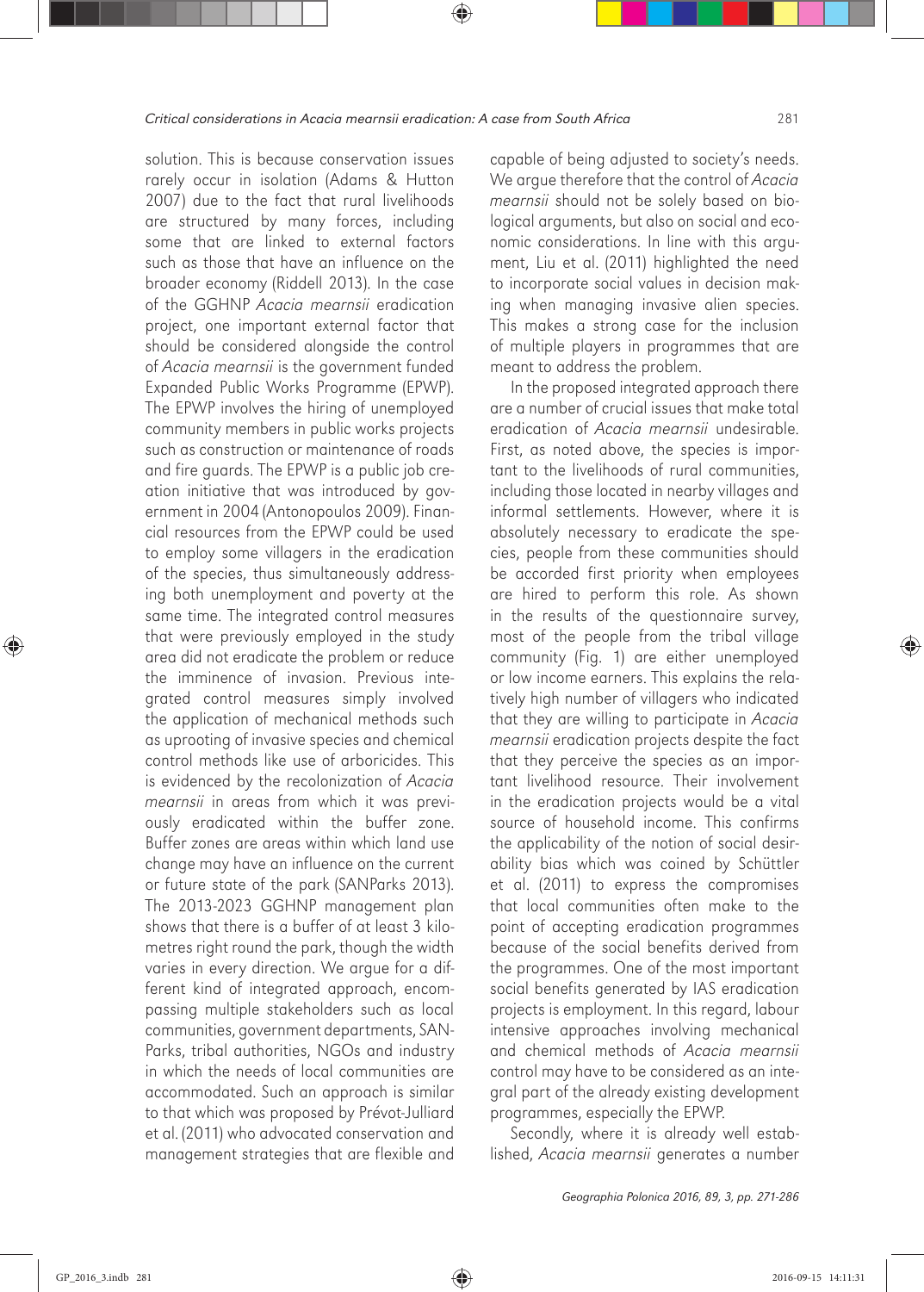of important ecosystem services, including reduction of surface water runoff and control of erosion. It also provides functions and products of ecosystems that benefit people or yield welfare to society, including supply of wood fuel and construction materials. The role that *Acacia mearnsii* plays in maintaining the population of pollinators is an ecosystem function that should not be underestimated, and should be considered as one of the most important reasons for maintaining stands of the species.

#### Ecosystem services

Due to the ecosystem services that are rendered by *Acacia mearnsii* to the environment there are a number of considerations that need to be made about its control or eradication. First, the sustenance of populations of insect pollinators is both economically and ecologically important. In this regard, it is critical to note that pollinators play a crucial role in agriculture, which is the mainstay of the economy of the eastern Free State region, as well as in maintaining ecosystem health. Even though *Acacia mearnsii* alters habitats in places that it invades and makes it difficult for some organisms to survive, the species creates new habitats as well. Carlos et al. (2014) have shown that even though invasive plants have detrimental environmental effects there is evidence to suggest that these plants benefit wildlife under certain circumstances, especially where they are a food source or where they provide habitat for breeding, roosting and perching or where they provide refuge from predators.

Secondly, the use of mechanical and chemical methods to control *Acacia mearnsii* is not only expensive, since a huge amount of money has to be invested in it, but environmentally costly as well. *Acacia mearnsii* plays an important environmental role in reducing soil erosion. Where it is deemed absolutely necessary to eradicate trees along streams, alternative mechanical methods, for instance use of gabion blocks, should be employed to prevent erosion. Gabion blocks are cairns of rock that are encased in wire mash and erected across slopes to prevent soil creep and slumping. They reduce surface runoff and enhance water infiltration and percolation. Even though this approach is labour intensive and has the ability to create jobs for the unemployed, and the technology involved is widely used in South Africa, it is expensive to implement.

Thirdly, the eradication or control of *Acacia mearnsii* should be considered alongside the economic value of the products from the species, especially poles, charcoal and tannin bearing extracts such as bark. Where the eradication of the species is necessary, the villagers who are employed in the eradication projects should be given incentives to ensure that their efforts are effective. Possible incentives include ownership of the proceeds derived from the eradication, as well as assistance in the marketing of the products. NGOs could assist with the beneficiation, branding and marketing of the products. Through NGO advocacy, eco-friendly industrial establishments could be lobbied so that they give preferential treatment to products derived from operations that promote wildlife conservation or save national parks. Such an approach would simultaneously address the challenges of poverty and the environmental threats posed by bio-invasion. However, caution must be exercised where this approach is adopted. Nuñez et al. (2012) have given two reasons why this approach is problematic. One of the reasons is that if the target species becomes an economic resource, people may try to recreate its market in previously uninvaded regions, thus worsening the invasion. The other reason is that the use of invasive species as an economic resource may trigger the local community to protect these harmful species, to facilitate their incorporation into the local culture, thus generating worse environmental problems.

#### Eco-agricultural landscaping

At the local level, land-use planning could be incorporated into integrated programmes for bio-invasion control. As mentioned above,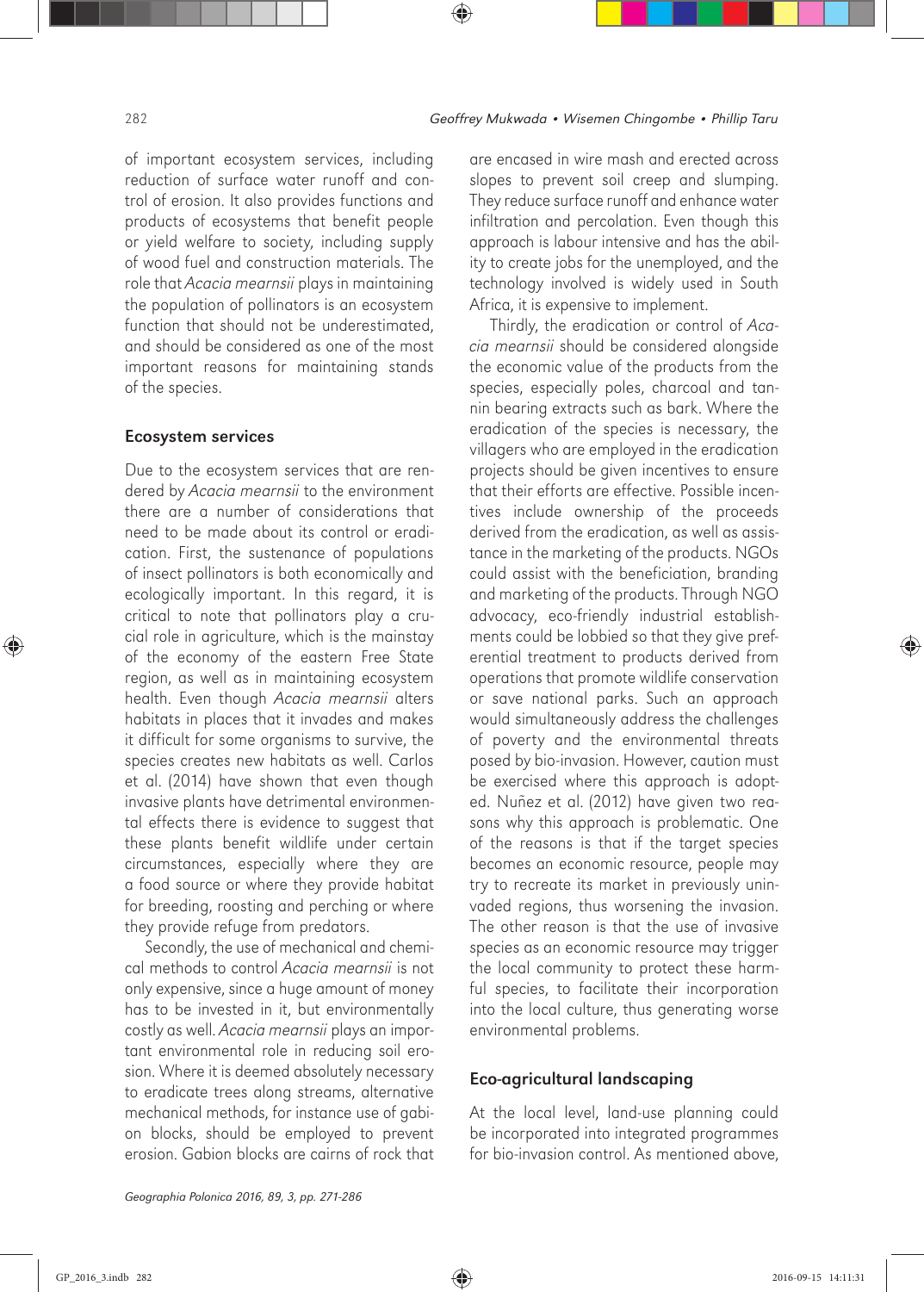expenditure on eradication ventures has not been commensurate with results. Careful land use planning could reduce the costs of eradication. One way of doing so is the re-zoning of the areas abutting the park and to transform them into a cultivated buffer zone. By doing so, the costs of eradicating *Acacia mearnsii* and other IAS as well, will be passed on to the farmers. Prices of land in the created buffer zone could be lowered to ensure that crop farming in this zone becomes attractive enough to sustain arable conservation. The crops that would be grown in this zone are those that are least susceptible to wildlife damage. This approach to environmental protection and conservation is not new. Taylor-Lovell and Sullivan (2006) have noted that conservation buffers can have a positive impact on the ecological health of rural landscapes due to the role they play in reducing erosion, improving water quality, increasing biodiversity, and expanding wildlife habitats. Studies in Mesoamerica have shown that agricultural landscapes can serve as buffers for remaining natural areas (Harvey et al. 2008). Scherr and McNeely (2008) termed these landscapes eco-agricultural landscapes, because of the role they play in promoting both agriculture and conservation. An example of an agricultural landscape that has been effectively used as a buffer zone comprises small-scale tea growers who were allocated farms around Chirinda forest in Zimbabwe in order to prevent the destruction of the forest (Mukwada 2000). In the case of the conservation buffer that could be created around the GGHNP, the villagers who will be affected by the setting up of the conservation buffer and land-use re-zoning could be relocated to other areas, for example the nearby former experimental farms and agro-villages that are currently not operational. This relocation could be managed by the Department of Rural Development and Land Reform through the ongoing land reform programme. However, this approach to conservation has pros and cons.

There are arguments "for and against negative social impacts of protected areas in different parts of the world, and the scope and characteristics of these impacts" (Rantala et al. 2013: 97), especially in cases where communities have to be relocated. There has to be sufficient justification for compromising the rights of the people who have to be relocated. The extent to which community displacement for wildlife protection is defensible is highly controversial and debatable. Though the practice of conservation through displacement remains a common place in developing countries, its practice can adversely affects people's welfare, particularly that of socio-economically marginalised people (Lam & Paul 2014). The moral justification of relocating people from their homeland in order to promote conservation has been widely questioned (Cernea & Schmidt-Soltau 2003). Lam and Paul (2014) cite the application of the 'Impoverishment, Risks and Reconstruction' (IRR) model that was first proposed by Michael Cernea in the 1990s as a typical example of attempts by policy makers to reconstruct rural livelihoods in order to minimize the social difficulties of people displaced during a resettlement process. Loss of power and control over what people consider to be their environments in order to accommodate conservation regulations has been the source of conflict in the GGHNP. However, Brockington and Igoe (2006) argue that if conservation does not provoke protest, then it would not be doing its job properly, since providing space for nature constraints people's lives and activities. On the other hand, if conservation strategies lead to the distress of people, "especially those who are less powerful, politically marginalized, and poor, little that conservationists argue on behalf of biodiversity makes sense" (Agrawal & Redford 2009: 1). Adams and Hutton (2007) argue that within the context of protected areas the relationship between people and nature is political and embraces a number of facets, including issues of rights and access to land and resources. It can be inferred from a recent study in the GGHNP by Mukwada et al. (2016) that the relationship between local communities and the park is a political one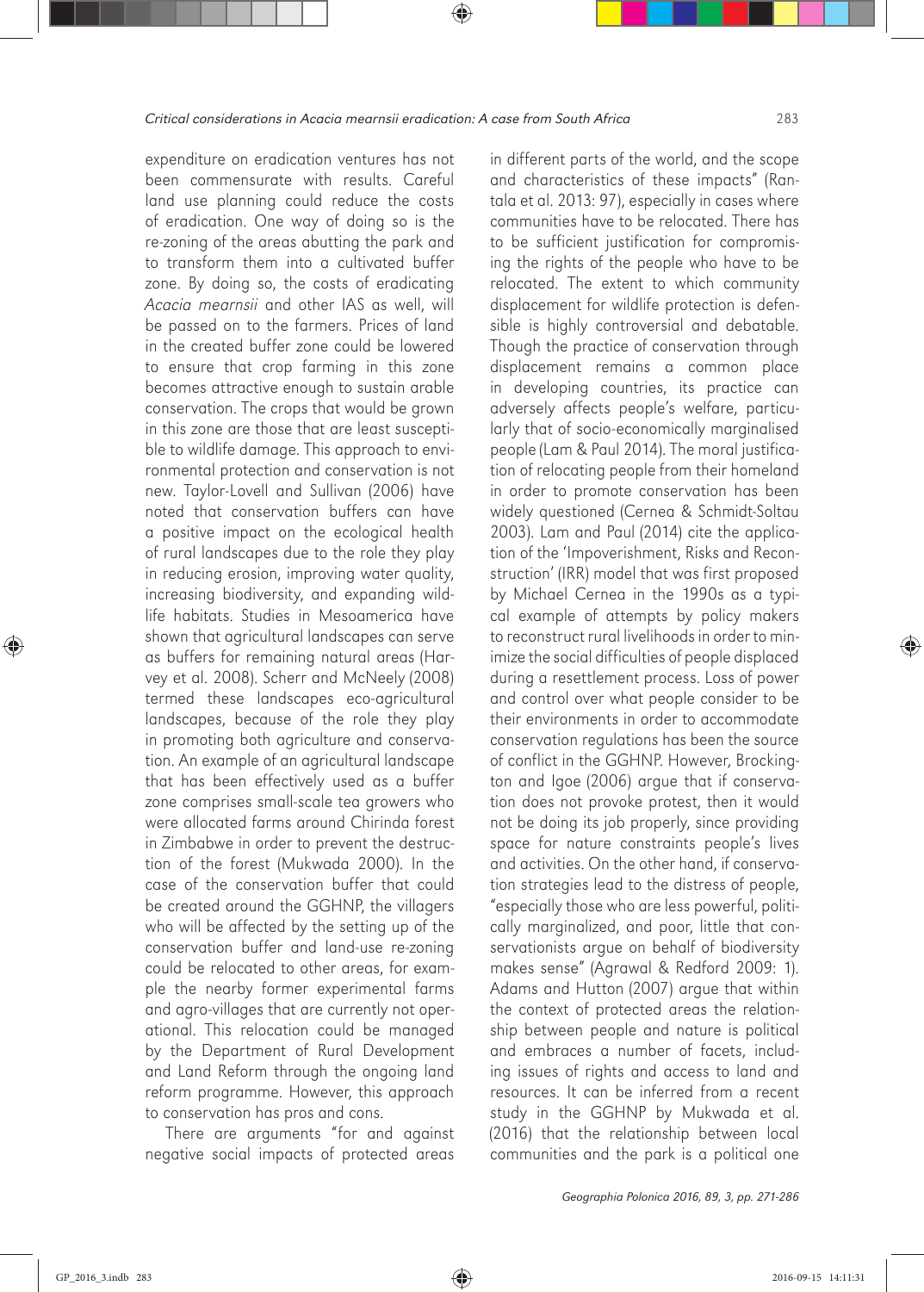because it relates to their exclusion from the park. Kabra (2009: 250) describes such an approach to conservation as preservation via displacement and refers to it as "the most extreme version of the dominant conservation paradigm of 'fortress' or exclusionary conservation". Solutions that are based on exclusion by creating what Kabra (2009) termed 'people-free' zones displace people and undermine their livelihoods. Thus, even though there may be plausible scientific arguments for the relocation of communities that are juxtaposed to the GGHNP, the moral grounds on which this can be pursued are shaky.

The fundamental question that arises then is: how can the control of *Acacia mearnsii* be achieved without displacing communities or undermining their livelihoods? Holmes (2013) suggests that it is important to understand the relationship between protected areas and local communities. This author notes that the relationship between protected areas and local communities is vital for biodiversity conservation due to its capacity to maximize the benefits of biodiversity in conservation, as well as its capacity to minimize the social costs often incurred by the most marginalized groups in populations that live in and around protected areas. Due to the fact that the relationship between protected areas and local communities is context specific, it can be argued that there is no one-size-fit-all solution that maximizes the benefits of protecting the park from *Acacia mearnsii* invasion while minimizing the cost of this endeavour to society. However, one solution that could be made involves the segmentation of the GGHNP and setting aside a portion of land in the park to which the affected villagers are relocated with assistance from government departments. In this regard the role of government departments would be provision of housing and services to the affected villagers. The new settlement created could be a cultural village from which cultural tourism is promoted, thus diversifying tourism attractions around the park.

## **Conclusion**

The focus of this paper is the discussion of the distribution of *Acacia mearnsii* in the GGHNP, the challenges associated with its control, as well as the options that can be adopted to control the species. There are some conclusions that can be drawn from the foregoing discussion regarding the invasion, control and eradication of *Acacia mearnsii*. Firstly, the eradication of the species may not be completely desirable in some areas, especially when considering the importance of the species to rural livelihoods, its value to the agricultural economy and its role in maintaining ecosystem health. Secondly, for the control and management of *Acacia mearnsii* to be successful it must be viewed as an integral component of land-use planning and incorporated into already existing social and rural development programmes, such as the Expanded Public Works and land reform programmes. Finally, we conclude that the economic, social and environmental dimensions of *Acacia mearnsii* should be factored into programmes designed to control or eradicate the species, since the invasion by this species is a multi-faceted problem which requires a multi-faceted solution.

#### Acknowledgements

The authors are grateful to SANParks for allowing them to conduct the research in the Golden Gate Highlands National Park and for the providing vehicles and personnel resources that were used during fieldwork. We are also grateful to the villagers from the local community for according us their time and attention during the data collection stage of the research.

#### Editors' note:

Unless otherwise stated, the sources of tables and figures are the authors', on the basis of their own research.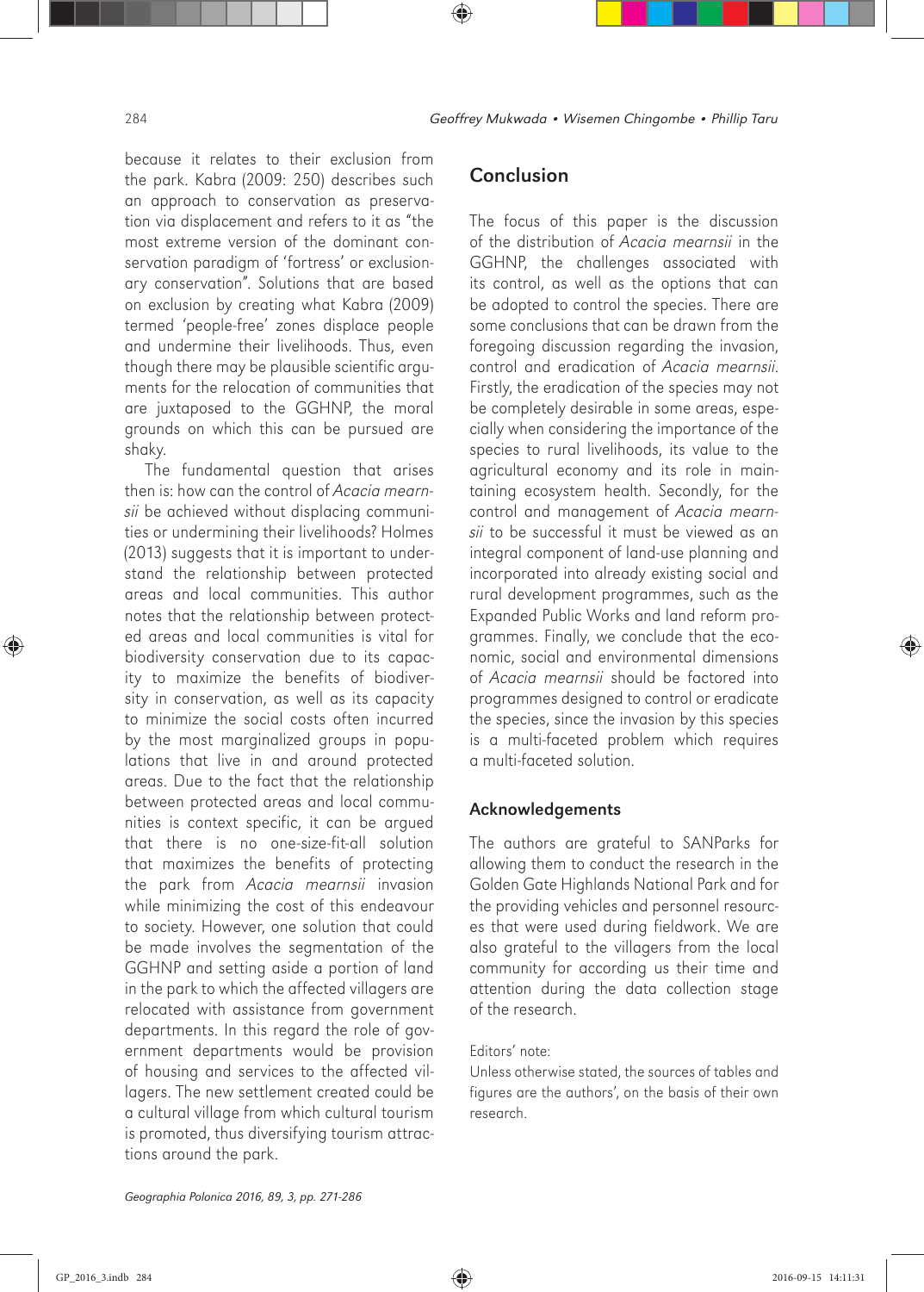### References

- ADAMS W.M., HUTTON J., 2007. *People, parks and poverty: Political ecology and biodiversity conservation.* Conservation and Society, vol. 5, no. 2, pp. 147-183.
- AGRAWAL A., REDFORD K., 2009. *Conservation and displacement: An overview.* Conservation and Society, vol. 7, no. 1, pp. 1-10.
- ALOFS K.M., FOWLER N.L., 2010. *Habitat fragmentation caused by woody plant encroachment inhibits the spread of an invasive grass.* Journal of Applied Ecology, vol. 47, no. 2, pp. 338-347.
- ANTONOPOULOS R., 2009. *Promoting gender equality through stimulus packages and public job creation.* Public Policy Brief, no. 101. New York: Jerome Levy Economics Institute of Bard College.
- BLACKBURN T.M., PYŠEK P., BACHER S., CARLTON J.T., DUNCAN R.P., JAROŠIK V., WILSON J.R.U., RICH-ARDSON D.M., 2011. *A proposed unified framework for biological invasions.* Trends in Ecology and Evolution, vol. 26, no. 7, pp. 333-339.
- BROCKINGTON D., IGOE J., 2006. *Eviction for conservation: A global overview.* Conservation and Society, vol. 4, no. 3, pp. 424-470.
- CAMPBELL P., 2000. *Wattle control: Handbook No. 3*. Pretoria: Plant Protection Research Institute.
- CARLOS E.H., GIBSON M., WESTON M.A., 2014. *Weeds and wildlife: Perceptions and practices of weed managers.* Conservation and Society, vol. 12, no. 1, pp. 54-64.
- CERNEA M.M., SCHMIDT-SOLTAU K., 2003. *The end of forcible displacements? Conservation must not impoverish people.* Policy Matters, vol. 12, pp. 42-51.
- DRURY K.L.S., DRAKE J.M., LODGE D.M., DWYER G., 2007. *Immigration events dispersed in space and time: Factors affecting invasion success.* Ecological Modelling, vol. 206, no. 1-2, pp. 63-78.
- DWAF, 1997. *The Working for Water Programme: Annual Report 1996/97*. Pretoria: Department of Water Affairs and Forestry.
- FORSYTH G.G., LE MAITRE D.C., O'FARRELL P.J., VAN WILGEN B.W., 2012. *The prioritisation of invasive alien plant control projects using a multicriteria decision model informed by stakeholder input and spatial data.* Journal of Environmental Management, vol. 103, pp. 51-57.
- FOXCROFT L.C., 2009. *Developing thresholds of potential concern for invasive alien species: Hypotheses and concepts.* Koedoe, vol. 51, no. 1, pp*.* 11-16.
- HARVEY C.A., KOMAR O., CHAZDON R., FERGU-SON B.G., FINEGAN B., GRIFFITH D.M., MARTÍNEZ-RAMOS M., MORALES H., NIGH R., SOTO-PINTO L., VAN BREUGEL M., WISHNIE M., 2008. *Integrating agricultural landscapes with biodiversity conservation in the Mesoamerican hotspot.* Conservation Biology, vol. 22, no. 1, pp. 8-15.
- HOLMES G., 2013. *Exploring the relationship between local support and the success of protected areas.* Conservation and Society, vol. 11, no. 1, pp. 72-82.
- KABRA A., 2009. *Conservation-induced displacement: A comparative study of two Indian protected areas*. Conservation and Society, vol. 7, no. 4, pp. 249-267.
- LAM L.M., PAUL S., 2014. *Disputed land rights and conservation-led displacement: A double whammy on the poor.* Conservation and Society, vol. 12, no. 1, p. 65-76.
- LELE S., SPRINGATE-BAGINSKI O., LAKERVELD R., DEB D., DASH P., 2013. *Ecosystem services: Origins, contributions, pitfalls, and alternatives.* Conservation and Society, vol. 11, no. 4, pp. 343-358.
- LIU H., LIN Z., QI X., ZHANG M., YANG H., 2012. *Interactive effects of habitat destruction and competition on exotic invasion*. Ecological Informatics, vol. 9, pp. 69-75.
- LIU S., SHEPPARD A., KRITIKOS D., COOK D., 2011. *Incorporating uncertainty and social values in managing invasive alien species: a deliberative multi-criteria evaluation approach*. Biological Invasions, vol. 13, no. 10, pp. 2323-2337.
- LOVELL S.T., SULLIVAN W.C., 2006. *Environmental benefits of conservation buffers in the United States: Evidence, promise, and open questions.* Agriculture, Ecosystems and Environment, vol. 112, no. 4, pp. 249-260.
- LUQUE G.M., BELLARD C., BERTELSMEIER C., BON-NAUD E., GENOVESI P., SIMBERLOFF D., COUR-CHAMP F., 2013. *The 100th of the world's worst invasive alien species.* Biological Invasions, vol. 16, no. 5, pp. 981-985.
- MOYO H.P.M., FATUNBI A.O., 2010. *Utilitarian perspective of the invasion of some South African biomes by Acacia mearnsii*. Global Journal of Environmental Research, vol. 4, no. 1, pp. 6-17.